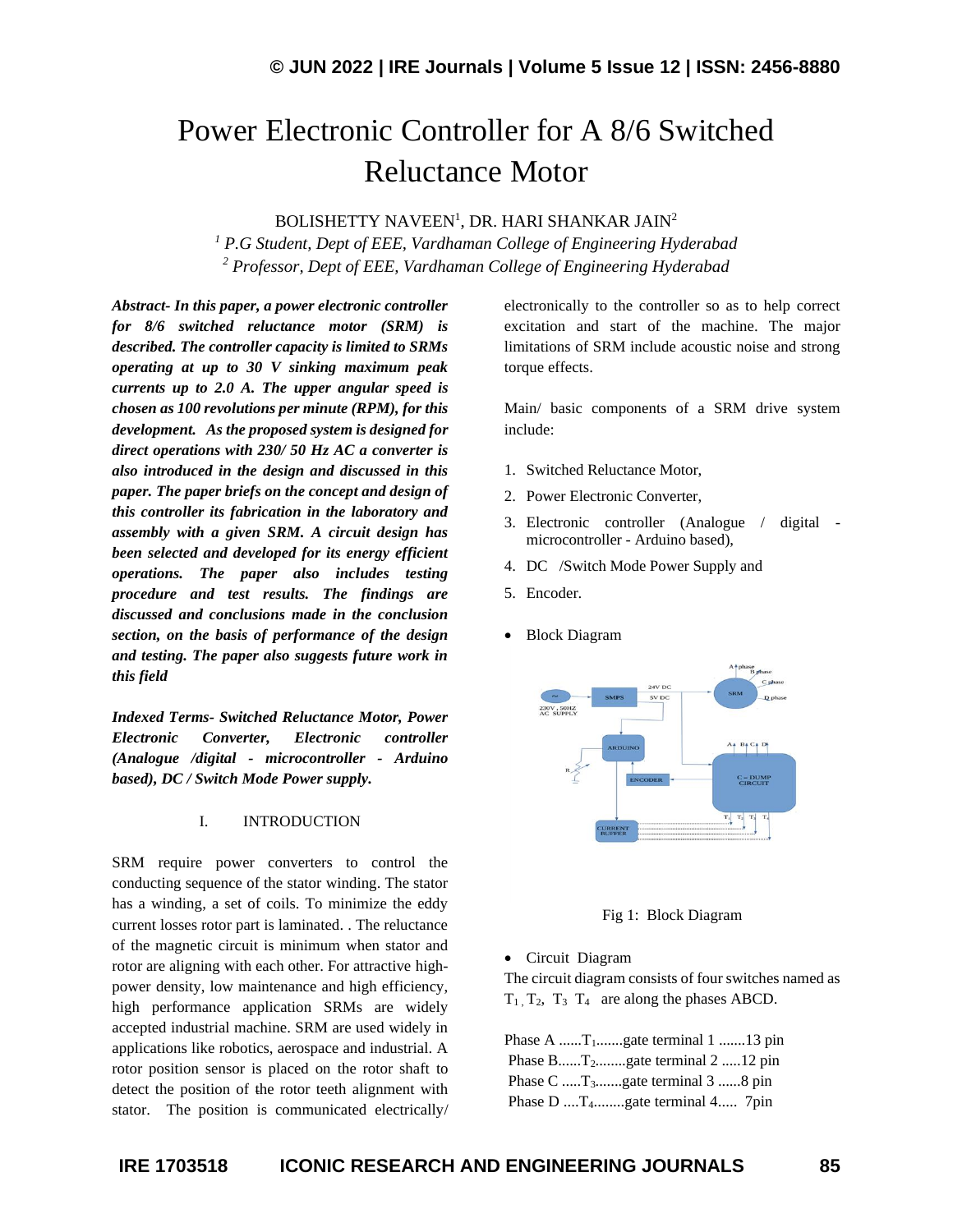

Fig 2: Circuit Diagram

Case 1: When switch  $T_1$  is ON, the current passes through the phase A  $\&$  A<sup>1</sup> and the coil will energized and the flux will release and it links to the rotor.



Fig 3: Phase A coil

Case 2: When switch  $T_2$  is ON, the current passes through the phase  $B \& B^1$  and the coil will energize and the flux will release and it links to the rotor.



Fig 4: Phase B coil

Case 3: When switch  $T_3$  is ON The current passes through the phase  $C \& C<sup>1</sup>$  and the coil will energized and the flux will release and it links to the rotor.



Fig 5: Phase C coil

Case 4: When switch  $T_4$  is ON, the current passes through the phase  $D \& D^1$  and the coil will energized and the flux will release and it links to the rotor



Fig 6: Phase D coil

## *Switched Reluctance Motor*

I have used 8/6 Switched Reluctance Motor as a load. The rotor is made up of IRON material.





Fig 7 : SRM Fig 8 : Stator coil For Stator coil For Rotor made coils  $= 360 / 6$ 

 $= 360 / 8$   $= 60^0$  $= 45^{\circ}$ 

 In stator we have eight coils so it has four phase named as A,B, C, D. I have demonstrate with help of

2A push button normally open and supply. I have concluded that phase sequence of Switched

reluctance motor is

A D C B .......... Clock wise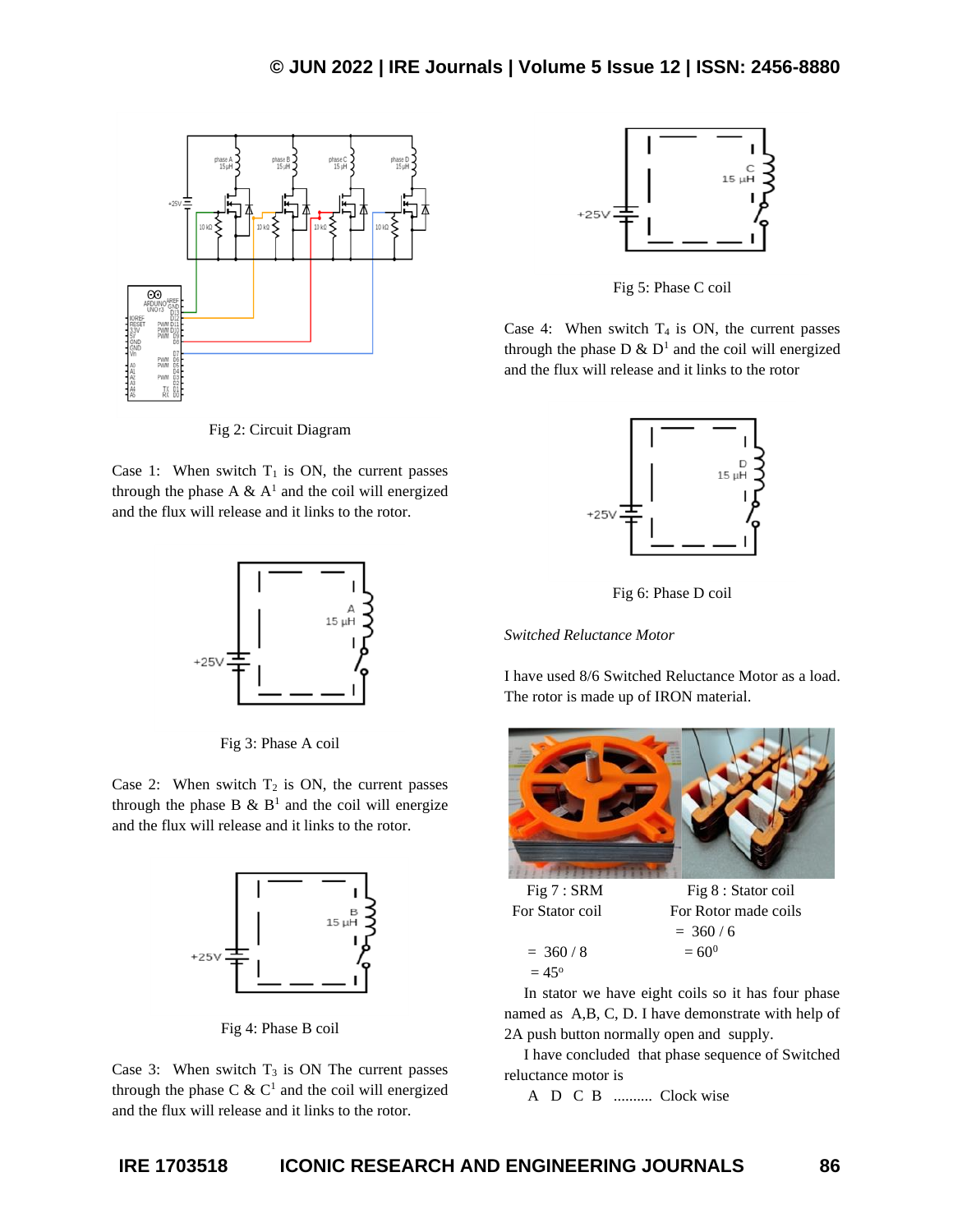A B C D ............. counter Clock wise

### Coil Resistance

DC resistance of a coil is the simplest parameter which can be measured approximately using a simple digital ohm meter or a DMM. For accurate measurement of low resistances however direct measurement is some time erroneous thus once shall.

verify this either by calculation using coil physical parameters (wire length, cross-sectional and resistivity) or by measurement of dc voltage drop across the coil for standard current (1, 10 or 100A) considering the capacity of the wire/ maximum rating of the coil.

We devised and used an indirect method for this measurement. The method is simple and effective as low coil resistances can be measured accurately using laboratory regulated power supplies RPS.

A current limiting resistance  $(R_1 = 1 K\Omega)$  is used in series with the coil (Figure 9) so as to limit the current flow through RPS to safe limits. The dc voltage drop, across the coil, is recorded for different source voltages from 10-30V, in steps of 5Volts, refer Table 1. and  $R_2$  is resistance of coil.



Fig 9: Measurement of coil resistance

By passing unknown (but permissible) current (I) through the circuit

V = IR1+ IR2 ................................. 1

 By using the DM Meter, measure voltage drop across the coil.

IR1 = voltage drop of the coil ....................2

supply voltage - voltage drop across coil and divide by resistor will give the current passing through the circuit by using above current in equation-2, we compute the resistance of coil  $(R_1)$ 

| Supply<br>voltage<br>(V) | Voltage drop<br>across coil<br>(mV) | Current<br>(mA) | Resistance of<br>coil<br>$R_1$ ( $\Omega$ ) |
|--------------------------|-------------------------------------|-----------------|---------------------------------------------|
| 10                       | 0.009                               | 9.991           | 0.9                                         |
| 15                       | 0.014                               | 14.986          | 0.934                                       |
| 20                       | 0.018                               | 19.982          | 0.9                                         |
| 25                       | 0.023                               | 24.977          | 0.92                                        |
| 30                       | 0.029                               | 29.971          | 0.967                                       |

|  |  | Table 1: Voltage Drop measurements. |
|--|--|-------------------------------------|
|  |  |                                     |

To minimize measurement error, we will take the average resistance

coil resistance =  $0.924 \Omega$ 

#### *Coil Inductance*

Inductance of a coil is the indirect parameter which can be measured approximately using a simple digital meter.

A current limiting resistance  $(R = K\Omega)$  is used in series with the coil so as to limit the current flow through RPS to safe limits. The dc voltage drop, across the coil, is recorded for different source voltages from 10-30V, in steps of 5Volts, refer Table 2 and  $R_2 = 0.92$  $\Omega$  is resistance of coil and L be inductance of coil. Here we consider a ac voltage.



Fig 10: Measurement of coil Inductance

By considering the 60W lamp in lab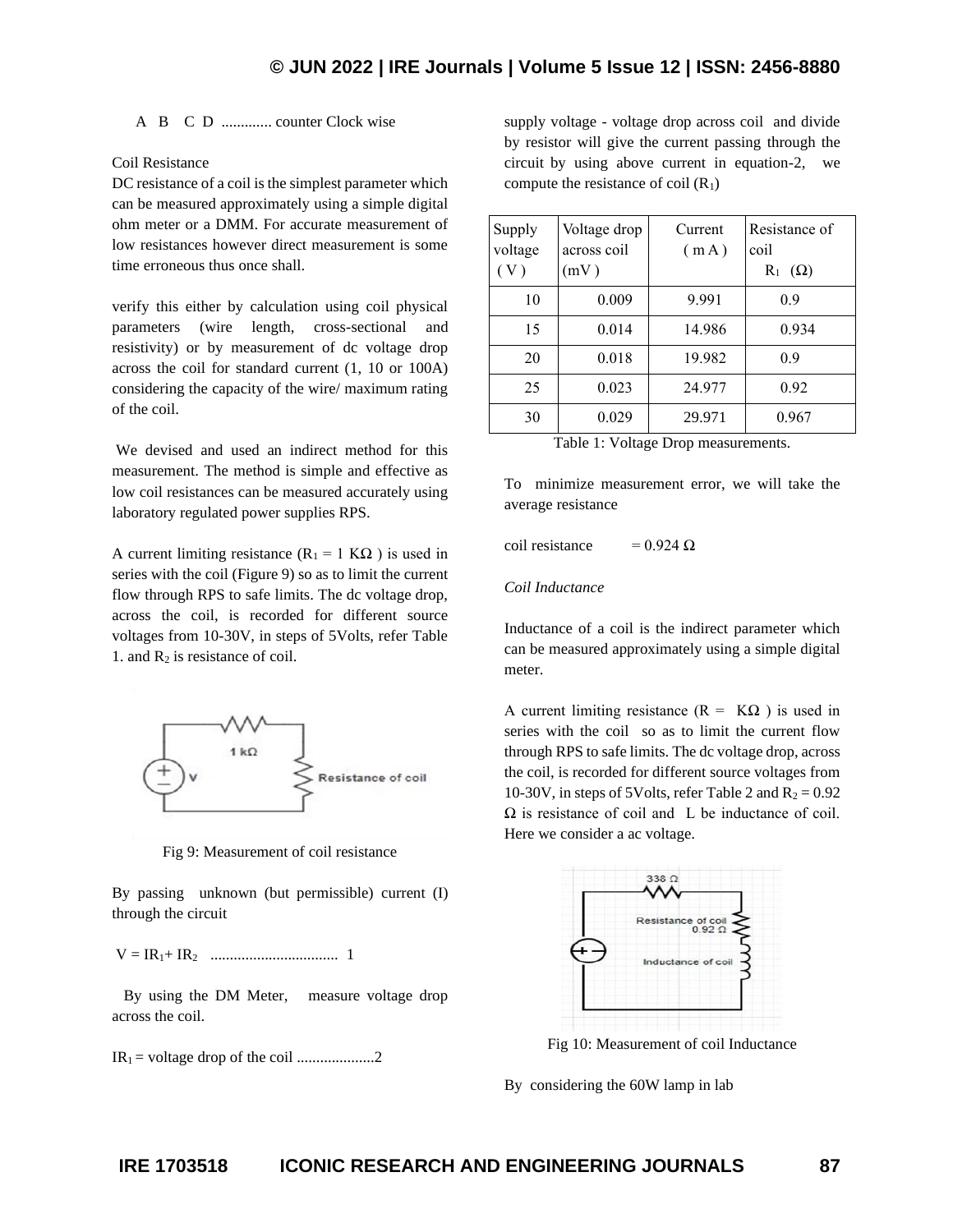$V = A.C$  Voltage source  $= 230$  $L = Inductance of coil$ R = Resistance of coil = 0.92  $\Omega$ 

| Supply  | Current           | Voltage     | Impedance | Reactance | Inductance |
|---------|-------------------|-------------|-----------|-----------|------------|
| Voltage | I                 | drop across | Ζ         | XL(Ω)     | $L$ (m H)  |
| (V)     | (m <sub>A</sub> ) | coil        |           |           |            |
|         |                   | (v)         |           |           |            |
| 10      | 8                 | 0.133       | 16.625    | 16.6      | 52.8       |
| 15      | 12                | 0.188       | 15.66     | 15.6      | 49.6       |
| 20      | 16                | 0.288       | 18        | 17.99     | 57.3       |
| 25      | 20                | 0.373       | 18.65     | 18.63     | 59.3       |
| 30      | 24                | 0.468       | 19.5      | 19.48     | 62.0       |

As we know that

 $P = V^2/R$  .......... 3

 $60 = 230 * 230 / R$ 

 $R = 881 \Omega$ 

 $R = 881.66$  is at the room temperature so according to ohms law should find at constant temperature.

considering equation

The resistance R of an object also varies with temperature

R=R0(1+αΔT)....................4

where

R0 the original resistance,

 R is the resistance after the temperature change. α is temperature coefficient

ΔT change in temperature Therefore we consider  $\alpha = 0.00104$ ,  $\Delta T = 400^{\circ}C$ 

 $R = 1250 \Omega$ 

From the above circuit Z = R<sup>2</sup> + j XL.........................5

By applying KVL to the circuit

V = VR + V<sup>Z</sup> ..............................6

 for a maximum passing current in the circuit we will consider  $V_Z = 0$ 

$$
V = V_R = IR
$$

 $V = I x 1250$   $I = V/1250$ 

Then we will take voltage drop across coil ( $Z = R_e$ )  $+$  j  $X_L$ ) by using the Multi meter

voltage drop = I Z  $Z = R_2 + i X_L$  $R_2 = 0.92 \Omega$ By using  $R_2$  and Z we can find the  $X_L$  value then  $X_L = \omega L$ = 2 π f L ..................7

From the above equation 7 we can find value of Inductance (L)

 *Table 2 : Voltage Drop measurements*

To minimize measurement error, we will take the average Inductance

Inductance of coil =  $56.2 \text{ m H}$ 

*Speed Control*

The speed control of Switched Reluctance Motor is mainly depends on the delay given by Arduino.

As we know that as delay decreases then speed increases. The delay can be changed by the help of potentiometer.

I have used a potentiometer 22 K  $\Omega$  to demonstrate the speed of motor at different voltages and 100 ms time.

| S No | Delay reference in<br>volts | Time taken for<br>1 RPM<br>sec |
|------|-----------------------------|--------------------------------|
|      | 0.1                         |                                |
|      | 2.5                         | 27                             |
|      |                             | $4^{r}$                        |

Table 3: Speed Measurement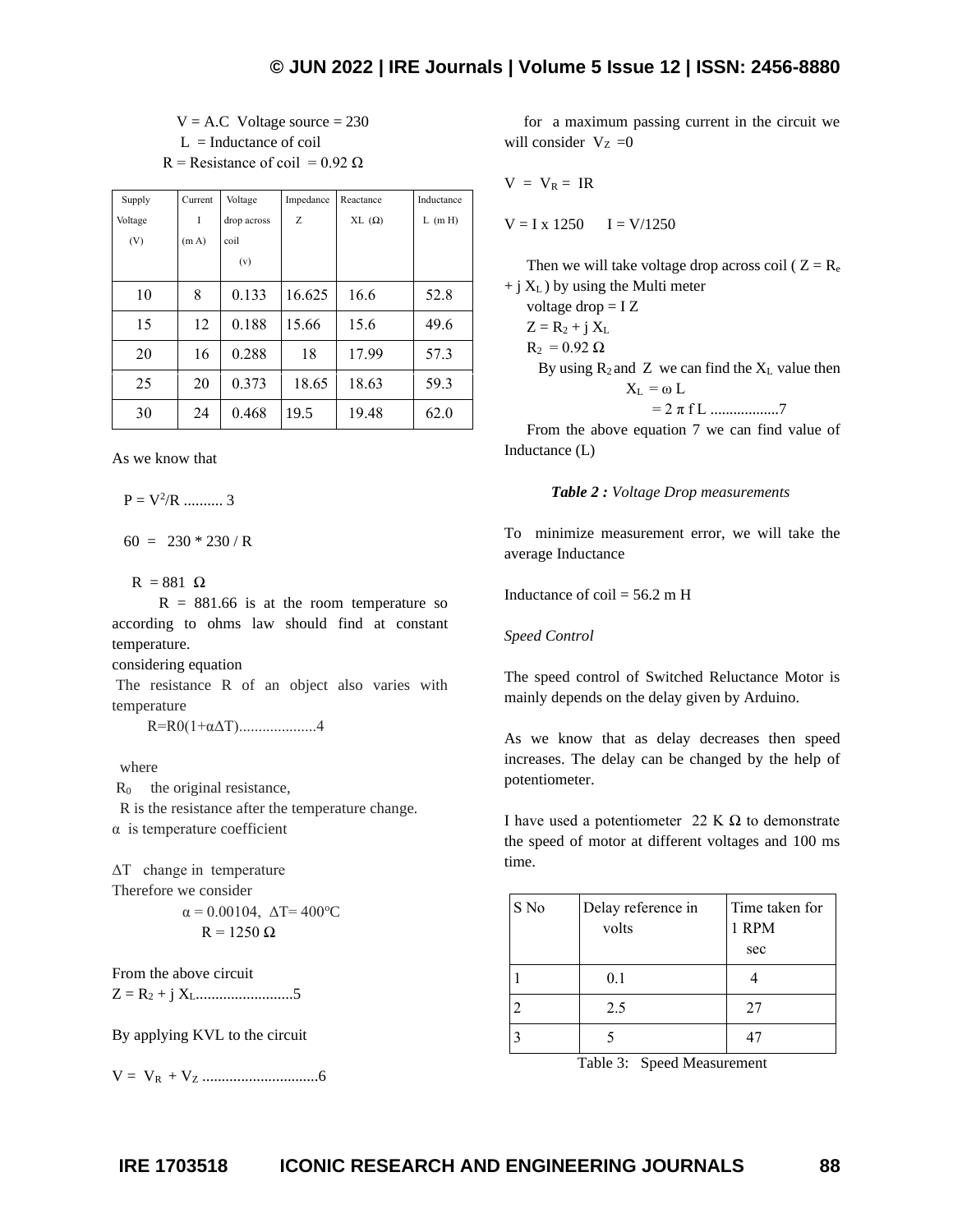#### Torque

In SRM, torque is produced by the variation of reluctance or permeance of air gap

 $T = 1/2$  i<sup>2</sup> dL( $\Theta$ )/d $\Theta$ where,

> $i =$  current passes through circuit  $T =$  torque produced in machine L= inductance value.

 $dL(\Theta)/d\Theta$  = consider slope of the graph

 $L = 56.2$  m H

 $dL = 56.2 + 56.2 = 112.4 \text{ m H}$ 

 $i = 2 A \quad \Theta = 12.5^{\circ} \text{ or } 0.2180 \text{ radian}$ 

Torque  $= 18$  m N m

Switching Frequency

 It is defined as the number of cycles or pulses per second.

 To rotate a motor one RPM we are switch on and off 16 times.

For four phase For one phase

8........ switch ON 2............ switch ON 8......... switch OFF 2............switch OFF

we will switch ON 2 times then

Switching frequency of each switch is 2 Hz

Duty cycle

It is defined as the ratio of turn on time  $(T<sub>ON</sub>)$  to total time  $(T)$ .

Duty cycle =  $T_{ON}/T$ 

Total time  $T = 4$   $T_{ON} + 4$   $T_{OFF}$ when A phase ON after that  $3 T_{ON} + 4 T_{OFF}$  only the A phase will ON .

% duty cycle = 
$$
T_{ON} / T
$$
  
= 1/8 \* 100

*Fabrication , Assembly & Testing*

 $= 12.5 %$ 

For a Switched Reluctance Motor I have calculated the values of Inductance and Admittance with help of high frequency LCR meter for different phase of coils



Fig 11: LCR Frequency meter

| Table 4: Inductance and Admittance by LCR |
|-------------------------------------------|
| Frequency meter                           |

| S.No           | Inductance<br>mH | Admittance<br>mS | Description  |
|----------------|------------------|------------------|--------------|
|                | 3.849            | 38.47            | A phase coil |
| $\overline{2}$ | 4.0              | 37.273           | B phase coil |
|                | 3.88             | 38.06            | C phase coil |
|                | 3.9263           | 37.547           | phase coil   |

Table: 5 Absolute maximum rating at 25° C

For our switching device there are four phases Let us consider each phase has  $1$  T<sub>ON</sub> and  $1$  T<sub>OFF</sub> for 4 phase we have 4  $T_{ON}$  and 4  $T_{OFF}$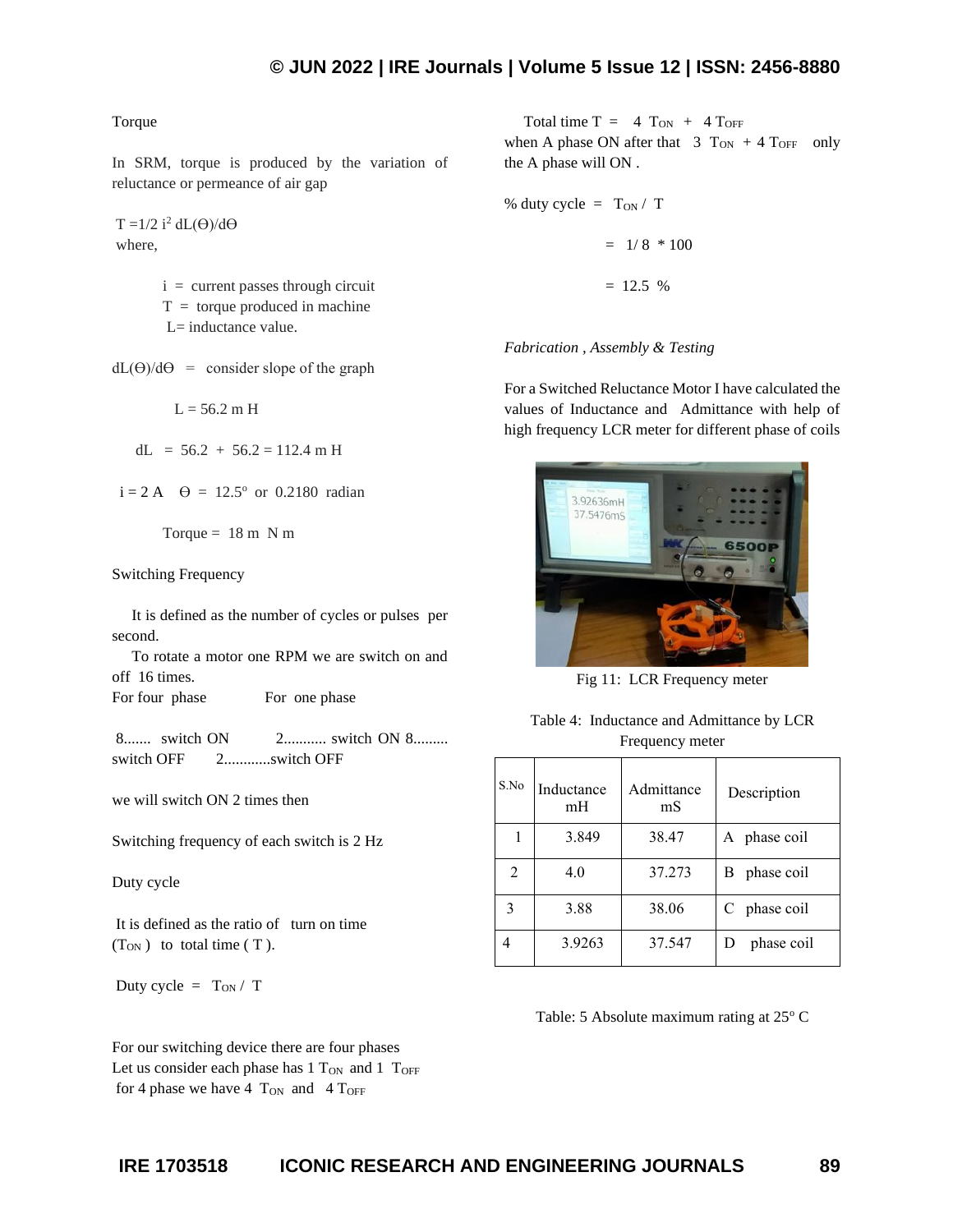| Voltage                      | 24 V              |
|------------------------------|-------------------|
| Power                        | 40.833 W          |
| Air gap                      | $2 \text{ mm}$    |
| Rotor angle                  | $24.5$ deg        |
| Rotor pole width             | $9.3 \text{ mm}$  |
| Stator diameter              | $100 \text{ mm}$  |
| Stator pole width            | $11.5 \text{ mm}$ |
| Stack length                 | 24.68 mm          |
| Rotor diameter               | $60 \text{ mm}$   |
| Number of turns per<br>phase | 100               |
| Number of phases             | 4                 |
| Slot depth                   | $10 \text{ mm}$   |
| Flux density                 | $0.4 \ \ Wb/m^2$  |
| Stator poles / Rotor poles   | 8/6               |

## Table: 6 Electrical characteristics

| Symbol       | Parameter                       | Value    | Unit |
|--------------|---------------------------------|----------|------|
| $\rm V_{DS}$ | Drain source voltage            | 55       |      |
| $\rm V_{GS}$ | Gate source voltage             | $\pm 20$ |      |
| $I_D$        | Drain current                   | 49       | А    |
| $P_D$        | Power dissipation at<br>$25^0C$ | 94       | W    |

## T able 7: 8/6 SRM

| Symbol       | Parameter                    | Value    | Unit |
|--------------|------------------------------|----------|------|
| $\rm V_{DS}$ | Drain source voltage         | 55       |      |
| $\rm V_{GS}$ | Gate source voltage          | $\pm 20$ |      |
| $_{\rm I_D}$ | Drain current                | 49       | А    |
| $P_D$        | Power dissipation at<br>250C | 94       | W    |



Fig 12: Demonstrate of circuit diagram

IRFZ44N type MOSFET is used as switching device

# II. RESULTS



Fig 13: Demonstrated circuit diagram



Fig 14: load current vs time

The graph is observed from oscilloscope i.e current passes through switched reluctance motor . The above curve is because of freewheeling diode and below curve denotes the load current